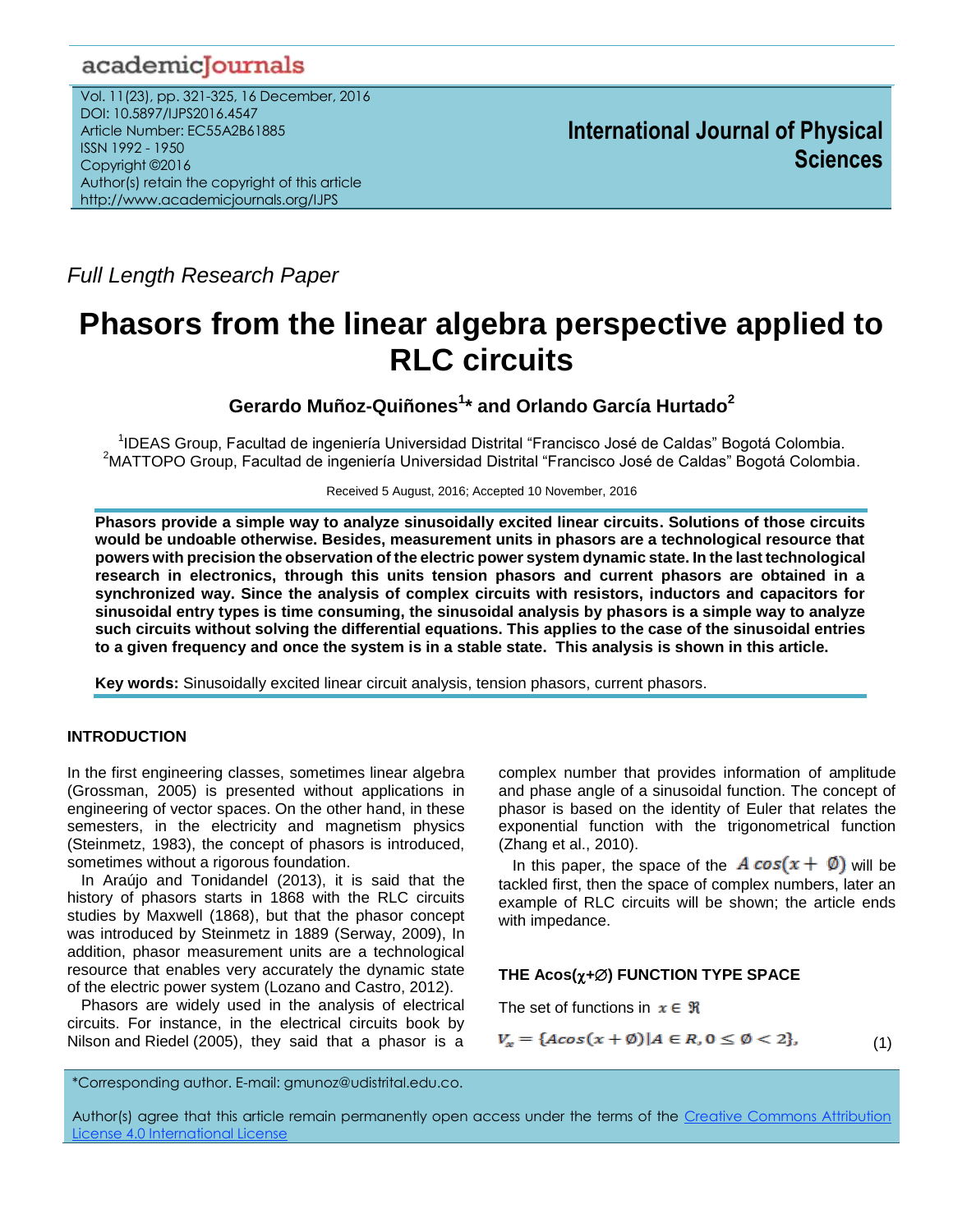is formed by all cosine functions with different phase and amplitude.

With appropriate units, an element of the set  $V_x$  could represent a sound similar to the sound of a flute (Dagle, 2010). The amplitude A represents the volume of the sound or how close the instrument is and the phase  $\emptyset$ represents the direction in which the instrument is placed.

In principle, the set  $V_x$  does not have the appearance of a vector space. However, using the following identity, another perspective of the same set is gained,

$$
A\cos(x+\emptyset) = A[\cos(x)\cos(\emptyset) - \sin(x)\sin(\emptyset)], \qquad (2)
$$

As  $A$  and  $\emptyset$  are constants, then the new constants are defined:  $A_c$  and  $A_s$ ,

$$
A_c = A\cos(\emptyset) \text{ and } A_s = A\sin(\emptyset).
$$

Therefore, the set  $V_x$  becomes

$$
V_x = \{A_c \cos(x) - A_s \sin(x) | A_c, A_s \in R\},\tag{3}
$$

Which corresponds to the vector space generated by the functions  $\{cos(x), -sin(x)\}$ 

$$
V_x = Gen\{cos(x), -\sin(x)\}\
$$

We should remember that n functions derivable n times are lineally independent if the Wronskian is different to zero. For the case of the  $cos(x)$  and  $-sin(x)$  functions, the Wronskian would be

$$
\begin{vmatrix}\n\cos(x) & -\sin(x) \\
-\sin(x) & -\cos(x)\n\end{vmatrix} = -1 \neq 0
$$

The previous equation allows us to conclude that the functions  $\{\cos(x), -\sin(x)\}$  for a base for the set  $V_x$ and that the dimension of  $V_x$  is 2. This implies that  $V_x$  and  $R^2$  are isomorphs.

With the base  $\{\cos(x), -\sin(x)\}$  of  $V_x$ , we can represent any function of the form  $A\cos(x+\emptyset)$  with the

coordinate  $\begin{bmatrix} A_c \\ A_c \end{bmatrix}$  of the plane  $R^2$ . For instance, the function  $3\cos(x+45^\circ)$  has coordinates in  $R^2$ 

$$
\begin{bmatrix} A_c \\ A_s \end{bmatrix} = \begin{bmatrix} 3\cos(45^\circ) \\ 3\sin(45^\circ) \end{bmatrix} \cong \begin{bmatrix} 2,12 \\ 2,12 \end{bmatrix}
$$
  
As  

$$
A_c^2 + A_s^2 = A^2 \cos^2(\varphi) + A^2 \sin^2(\varphi) = A^2 [\cos^2(\varphi) + \sin^2(\varphi)], \quad (4)
$$

Then  $A = \sqrt{A_c^2 + A_s^2}$ 

Constant A coincides with the magnitude of vector  $\begin{bmatrix} A_c \end{bmatrix}$ as

$$
\frac{A_s}{A_c} = \frac{A\sin(\varphi)}{A\cos(\varphi)} = \tan(\varphi),\tag{5}
$$

then

$$
\varphi = \arctan\left(\frac{A_s}{A_c}\right)
$$

The diphase  $\varphi$  coincides with the angle of the vector

For instance, the vector (3, 4) are the coordinates of the function

$$
3\cos(x) - 4\sin(x) = \sqrt{9} + 16\cos(x + \arctan(\frac{4}{3})) \approx 5\cos(x + 53.13^{\circ})
$$
  
(Figure 1).

# **The complex plane**

The complex plane is the set that with the usual operations form a vector space, which has the canonical base {1, j}. This implies that the complex plane has dimension 2 and, therefore, is isomorphic with  $R^2$ . Besides, with this canonical base, a complex number  $a + bj$  corresponds to the vector of coordinates  $a, b$ .

Due to the fact that the set  $V_x$  of the previous section is isomorphic with  $R^2$ , then it is also isomorphic with set C and, therefore, the complex number  $a + bj$  can be represented by the function  $\arccos(x) - b\sin(x)$ .

#### **Application in RLC circuits**

It is known that when a current *i* passes through a resistor  $(R)$ , an inductor  $(L)$  and a capacitor  $(C)$ , the following potential differences are generated, respectively,

$$
vR = iR, \quad vL = L\frac{di}{dt}, \quad vc = \int \frac{i}{C} dt,
$$
\n(6)

If we have a power source  $i(t) = i_0 \cos(wt)$ , then the respective voltages are:

$$
vR(t) = Ri_0 \cos(\omega t), \ \ vL(t) = -\omega Li_0 \sin(\omega t), \ \ vc(t) = \frac{1}{\omega c} i_0 \sin(\omega t), \ (7)
$$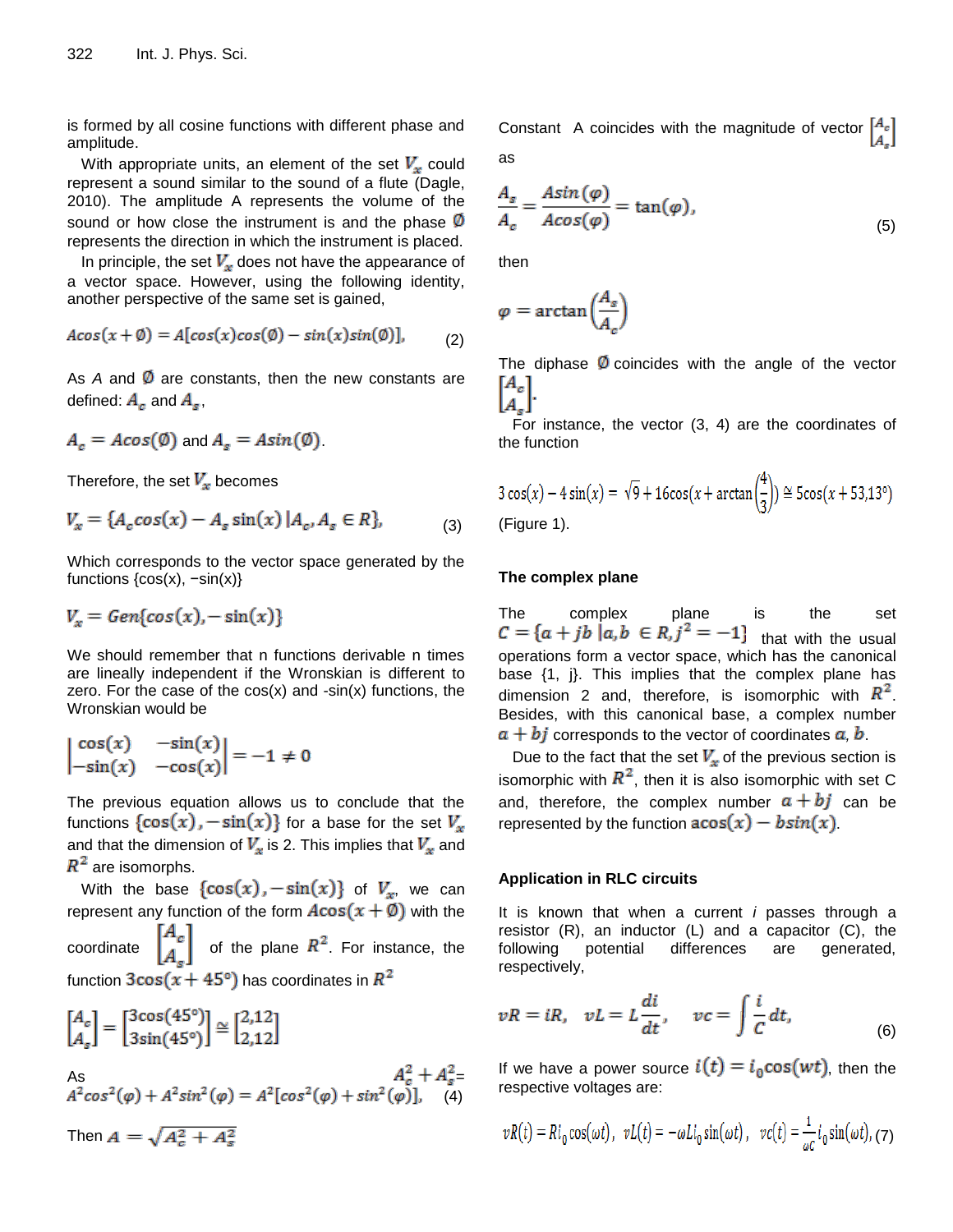

**Figure 1.** Relationship between phasors:  $f(x) = 3 \cos(x) - 4\sin(x)$  and  $\cos(x + 53.13^{\circ})$ .

According to  $A\cos(\chi+\varnothing)$  function type space, the coordinates of each one of those functions in the  $V_{\omega t}$ space are:

$$
\overline{vR} = \begin{bmatrix} Ri_0 \\ 0 \end{bmatrix}, \overline{vL} = \begin{bmatrix} 0 \\ \omega L i_0 \end{bmatrix}, \quad \overline{v}c = \begin{bmatrix} 0 \\ -i_0/(\omega C) \end{bmatrix}, \quad (8)
$$

which correspond to the following complex numbers:

$$
Ri_0, \t jwLi_0, \t -ji_0/(\omega C)
$$

If the resistor, the inductor and the capacitor are in series, then the same current passes through every one of them and the total voltage is the sum of each one of the voltages (Figure 2).

# **Series Circuit R-L-C**

$$
v_{RLC}(t) = i_0 \left[ R \cos(\omega t) + \left( \frac{1}{\omega C} - \omega L \right) \sin(\omega t) \right],
$$
 (9)

As the isomorphisms between  $V_{wt}$  with  $R^2$  and C preserve the sum, then the total voltage can also be represented in such spaces as the sum of partial voltages.

$$
\begin{bmatrix} Ri_0 \\ 0 \end{bmatrix} + \begin{bmatrix} 0 \\ -\omega Li_0 \end{bmatrix} + \begin{bmatrix} 0 \\ \frac{i_0}{\omega C} \end{bmatrix} = i_0 \begin{bmatrix} R \\ -\omega L + \frac{1}{\omega C} \end{bmatrix}
$$
(10)

#### **Impedance**

Impedance is the relation between voltage and current (Maxwell, 1868). If we assume a current that varies in time like a function of space  $V_{wt}$ , which has a coordinates:  $\bar{\iota} = \begin{bmatrix} i_c \\ i_s \end{bmatrix}$ , where  $i_c$  and  $i_s$  are constant, then this current is

$$
i(t) = ic cos(\omega t) - is sin(\omega t),
$$
\n(11)

and, therefore, the respective voltages are:

$$
vR(t) = Ric cos(\omega t) - Ris sin(\omega t),
$$
\n(12)

$$
vL(t) = -\omega Li_c \cos(\omega t) - \omega Li_s \sin(\omega t), \tag{13}
$$

$$
L(t) = \frac{1}{\omega C} i_c \sin(\omega t) + \frac{1}{\omega C} i_s \cos(\omega t),
$$
\n(14)

When writing the coordinates in  $R^2$  of the voltages, we obtain:

$$
\overline{vR} = \begin{bmatrix} Ri_c \\ Ri_s \end{bmatrix} = \begin{bmatrix} R & 0 \\ 0 & R \end{bmatrix} \begin{bmatrix} i_c \\ i_s \end{bmatrix} = \begin{bmatrix} R & 0 \\ 0 & R \end{bmatrix} \overline{i},
$$
(15)

$$
\overline{vL} = \begin{bmatrix} -\omega L i_s \\ \omega L i_c \end{bmatrix} = \begin{bmatrix} 0 & -\omega L \\ \omega L & 0 \end{bmatrix} \begin{bmatrix} i_c \\ i_s \end{bmatrix} = \begin{bmatrix} 0 & -\omega L \\ \omega L & 0 \end{bmatrix} \overline{i},
$$
(16)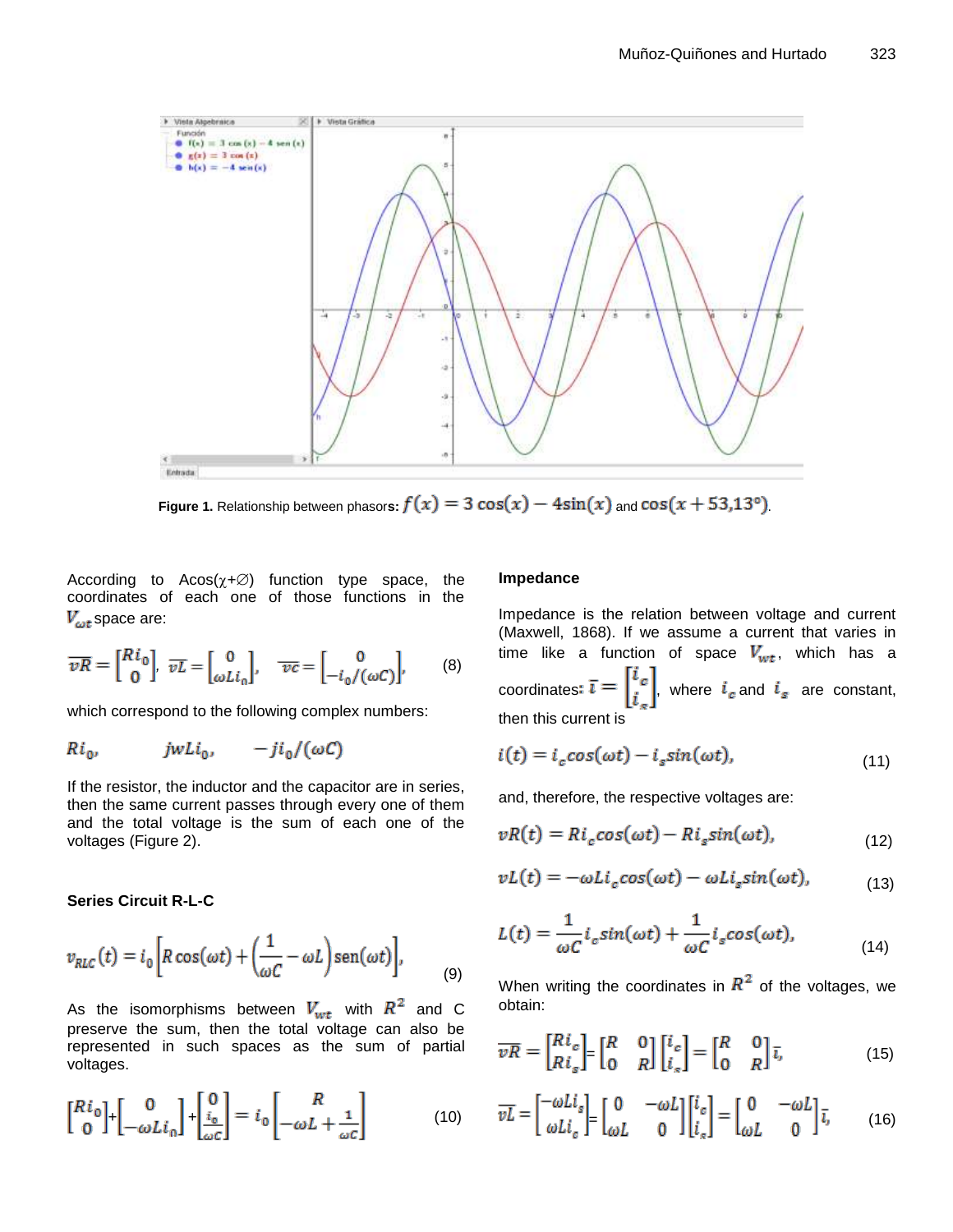

**Figure 2.** Series circuit, resistance, inductance and condenser.

$$
\overline{vL} = \begin{bmatrix} \frac{i_s}{\omega c} \\ \frac{i_c}{\omega c} \end{bmatrix} = \begin{bmatrix} 0 & \frac{1}{\omega c} \\ -\frac{1}{\omega c} & 0 \end{bmatrix} \begin{bmatrix} i_c \\ i_s \end{bmatrix} = \begin{bmatrix} 0 & \frac{1}{\omega c} \\ -\frac{1}{\omega c} & 0 \end{bmatrix} \overline{\iota},
$$
(17)

The previous expressions allow to represent the impedances as matrixes of  $2 \times 2$ 

$$
Z_R = \begin{bmatrix} R & 0 \\ 0 & R \end{bmatrix}, \qquad Z_L = \begin{bmatrix} 0 & -\omega L \\ \omega L & 0 \end{bmatrix}, \quad Z_C = \begin{bmatrix} 0 & \frac{1}{\omega C} \\ -\frac{1}{\omega C} & 0 \end{bmatrix}, \tag{18}
$$

Next, we present how the relation would be between current and voltage in complex numbers. Given the following complex numbers

$$
V = V_c + jv_s, \qquad Z = Z_c + jZ_s, \quad I = i_c + ji_s
$$

that represent voltage, impedance and current, respectively. These quantities should relate in the following manner:

$$
V = ZI \tag{19}
$$

$$
V_c + jv_s = (Z_c + jZ_s)(i_c + ji_s),
$$
 (20)

$$
V_c + jv_s = (Z_c i_c - Z_s i_s) + j(i_c Z_s + i_s Z_c),
$$
 (21)

These complex numbers can be represented in  $R^2$  by the following coordinates:

$$
\begin{bmatrix} v_c \\ v_s \end{bmatrix} = \begin{bmatrix} Z_c i_c & -Z_s i_s \\ i_c Z_s & i_s Z_c \end{bmatrix} = \begin{bmatrix} Z_c & -Z_s \\ Z_s & Z_c \end{bmatrix} \begin{bmatrix} i_c \\ i_s \end{bmatrix},
$$
(22)

which can represent impedances also as  $2 \times 2$  matrices:

 $Z = \begin{bmatrix} Z_c & -Z_s \\ Z_s & Z_c \end{bmatrix}$ 

Then, it allows to represent the impedances of the resistor, the inductor and the capacitor, which will represented in the following manner:

$$
Z_R = R + j0
$$
,  $Z_L = 0 + j\omega L$ ,  $Z_c = 0 - j\frac{1}{\omega c}$ 

With the complex number notation, linear equations systems can be posed and solved in an analogous way to resistive equations systems, which simplifies the solution of differential equations produced by the inductors and capacitors for the concrete case of sinusoidal signals.

#### **CONCLUSIONS**

In this article, we present another way, from linear algebra, that do not require the Euler identity, to show the relationship between the sinusoidal function, complex numbers and plane  $R^2$ . This approach allows the student to have another perspective of phasors, bettering her or his understanding of this theme.

The proposed path is an application of the isomorphism between vector spaces, which illustrates the importance of this concept.

### **Conflict of Interests**

The authors have not declared any conflict of interest

#### **REFERENCES**

- Araújo AEA, Tonidandel D (2013). *Steinmetz and the Concept of Phasor: A Forgotten Story. J. Control* Autom. Elec. Syst. 24(3):388- 395.
- Dagle J (2010). The North American SynchroPhasor Initiative (NASPI). Power Energy Soc. General Meeting IEEE, pp. 1-3.
- Grossman S (2005). *Álgebra Lineal*, Mc Graw Hill, 5a. edición Mexico. Lozano M, Castro A (2012). Unidades de medición fasorial, el hombre y la máquina N° 38 Enero-Abril de pp. 66-74.